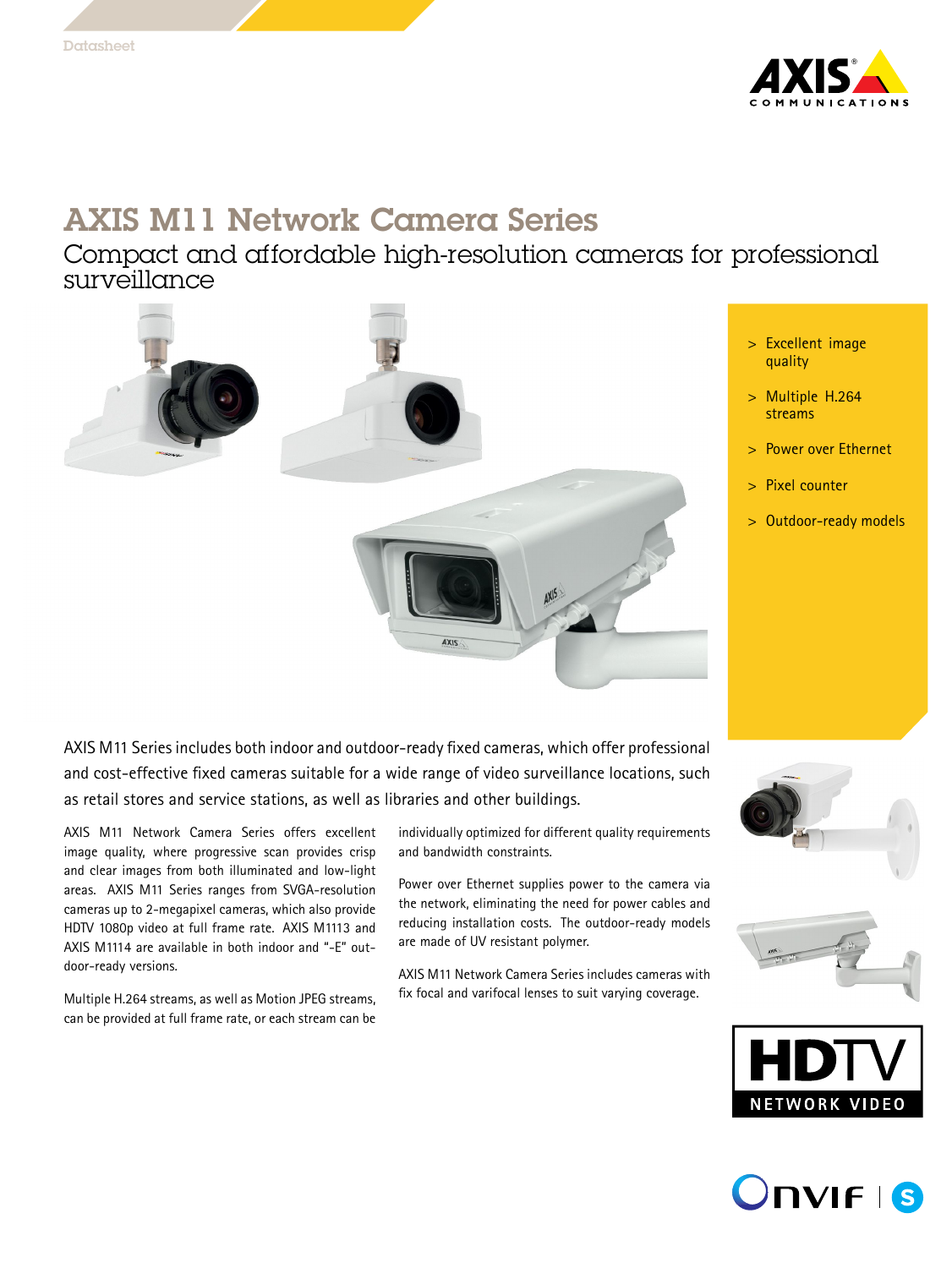### Compact and affordable high-resolution camera for professional surveillance

AXIS M11 Network Cameras are specially designed for easy and discreet surveillance, making them ideal for <sup>a</sup> wide range of professional applications.

#### **Power over Ethernet**

The cameras are powered with Power over Ethernet (PoE, IEEE 802.3af standard) using <sup>a</sup> PoE-enabled switch or midspan over the same standard cable that transmits video. PoE provides multiple benefits, including reduced installation costs and flexibility in camera placement. In addition, the cameras can get centralized backup power which will ensure that the cameras will continue to operate even in the event of <sup>a</sup> power failure.

#### **Reliable video surveillance systems**

AXIS M11 offer support for edge storage that enables recording video directly to <sup>a</sup> storage device such as <sup>a</sup> microSD/microSDHC card, thereby creating <sup>a</sup> more robust, reliable and flexible video surveillance system. The cameras can record video locally when the central system is not available, or continuously record in parallel. Missing video clips are later retrieved and merged with the central storage, thereby ensuring seamless, uninterrupted video recordings.

#### **Axis Corridor Format**

The unique Axis Corridor Format allows getting <sup>a</sup> vertically oriented, "portrait"-shaped video stream from the camera. The video is adapted perfectly to the monitored area, maximizing image quality while eliminating bandwidth and storage waste.

#### **Unique pixel counter feature**



The pixel counter offered in AXIS M11 cameras allows the installer to easily verify that the camera installation fulfills any regulatory or specific customer requirements, for example, calculating the pixel resolution of the face of <sup>a</sup> person passing <sup>a</sup> doorway monitored by the camera.

#### **P-Iris control**

AXIS M1145 features the advanced precise iris control for optimal depth of field, resolution, image contrast and clarity. Good depth of field implies that objects at different distances from the camera are in focus simultaneously. For more on P-Iris and iris control, go to: *http://www.axis.com/corporate/corp/tech\_papers.htm*

## **Model Specifications — AXIS M11 Network Camera Series**

|                     | Resolution  | CS mount     | DC iris | P Iris | Edge storage | Day and night | <b>IR LEDS</b> | 1/0 | Remote Zoom<br>& Focus |
|---------------------|-------------|--------------|---------|--------|--------------|---------------|----------------|-----|------------------------|
| <b>AXIS M1103</b>   | <b>SVGA</b> |              |         |        |              |               |                |     |                        |
| <b>AXIS M1104</b>   | 1 MP/720p   | $\checkmark$ |         |        |              |               |                |     |                        |
| <b>AXIS M1113</b>   | <b>SVGA</b> | $\checkmark$ |         |        |              |               |                |     |                        |
| <b>AXIS M1113-E</b> | <b>SVGA</b> |              |         |        |              |               |                |     |                        |
| <b>AXIS M1114</b>   | 1 MP/720p   | $\checkmark$ |         |        |              |               |                |     |                        |
| <b>AXIS M1114-E</b> | 1 MP/720p   | $\checkmark$ |         |        |              |               |                |     |                        |
| <b>AXIS M1144-L</b> | 1 MP/720p   |              |         |        |              | ✓             |                |     |                        |
| <b>AXIS M1145</b>   | 2 MP/1080p  |              |         |        | √            |               |                |     |                        |
| <b>AXIS M1145-L</b> | 2 MP/1080p  |              |         |        |              |               |                |     |                        |

For more details, see datasheet for AXIS M11–L Network Camera Series.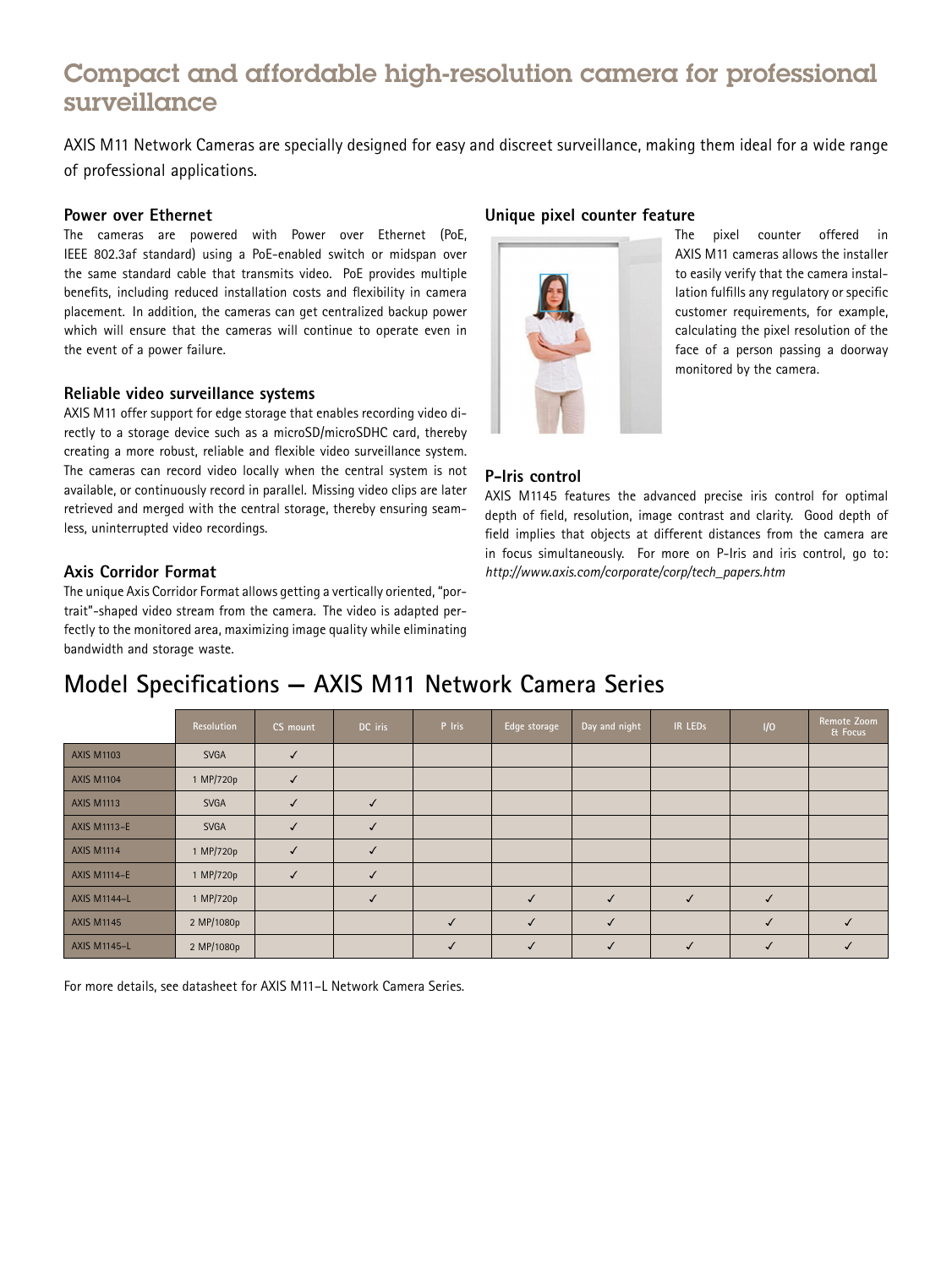### **Dimensions - AXIS M11 Network Cameras**